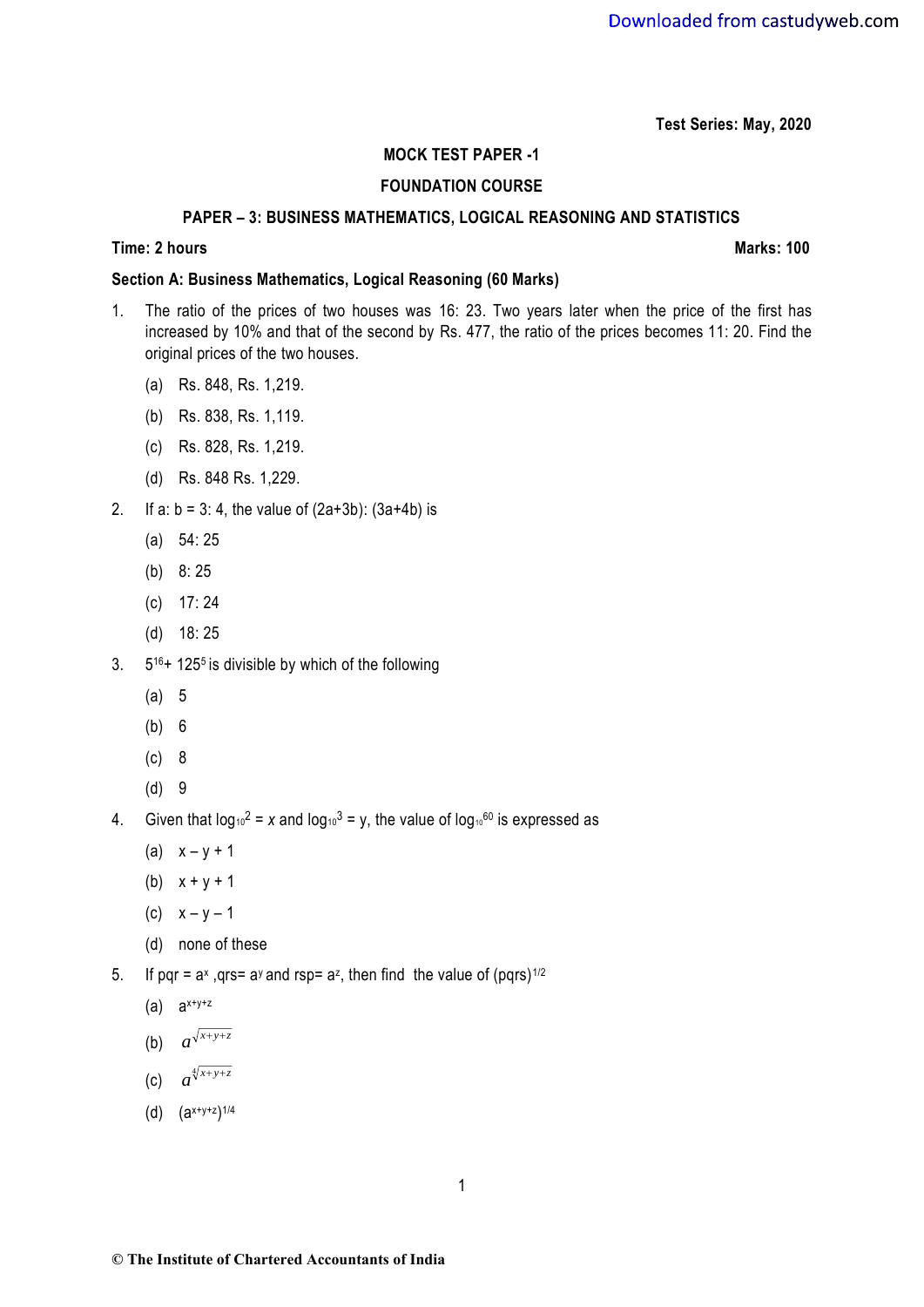- 6. The sum of two numbers is 62 and their product is 960. The sum of their reciprocals is
	- (a)  $\frac{51}{480}$ 31

$$
(b) \quad \frac{29}{480}
$$

$$
(c) \quad \frac{61}{960}
$$

$$
\begin{array}{cc}\n\text{(d)} & \frac{41}{960}\n\end{array}
$$

- 7. Three persons Mr. Roy, Mr. Paul and Mr. Singh together have Rs. 51. Mr. Paul has Rs. 4less than Mr. Roy and Mr. Singh has got Rs. 5 less than Mr. Roy. They have the money as.
	- (a) (Rs. 20, Rs. 16, Rs. 15)
	- (b) (Rs. 15, Rs. 20, Rs. 16)
	- (c) (Rs. 25, Rs. 11, Rs. 15)
	- (d) none of these
- 8. The roots of the quadratic equation  $x^2-4x+k=0$  are coincident if
	- (a)  $k = 4$
	- (b)  $k = 3$
	- (c)  $k = 2$
	- (d)  $k = 1$
- 9. If the order of matrix A is m×p. And the order of B is p×n. Then the order of matrix AB is ?
	- (a) m×n
	- (b) n×m
	- (c) n×p
	- (d) m×p

10. if 
$$
A = \begin{pmatrix} 2i & 3i \\ 2i & -i \end{pmatrix}
$$
,  $(i^{2}=-1)$  then  $|A| = ?$ 

- (a) 2
- (b) 8
- $(c)$  4
- (d) 5
- 11. The wages of 8 men and 6 boys amount to Rs. 33. If 4 men earn Rs. 4.50 more than 5 boys determine the wages of each man and boy.
	- (a) (Rs. 1.50, Rs. 3)
	- (b) (Rs. 3, Rs. 1.50)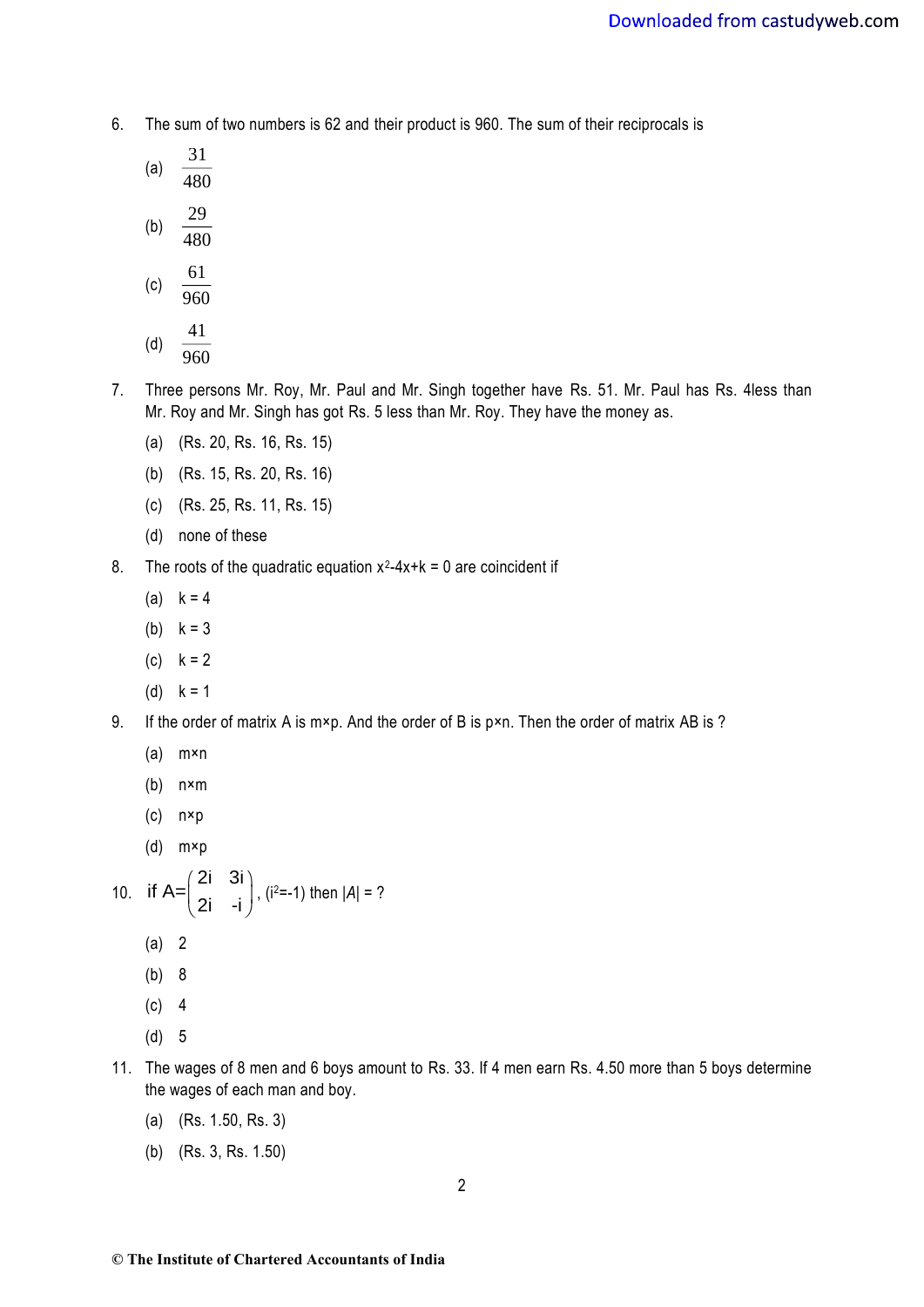- (c) (Rs. 2.50, Rs. 2)
- (d) (Rs. 2, Rs. 2.50)
- 12. The roots of the equation  $x^2 + (2p-1)x + p = 0$  are real if.
	- (a)  $p \ge 1$
	- (b)  $p \leq 4$
	- (c)  $p ≥ 1/4$
	- (d)  $p \leq \frac{1}{4}$
- 13. On solving the inequalities 2*x* +5*y* ≤20,3*x* +2*y* ≤12, *x≤* 0, *y ≤*0, we get the following situation
	- (a) (0, 0), (0, 4), (4, 0) and (20/11, 36/11)
	- (b) (0, 0), (10, 0), (0, 6) and (20/11,36/11)
	- (c) (0, 0), (0, 4), (4, 0) and (2, 3)
	- (d) (0, 0), (10, 0), (0, 6) and (2, 3)
- 14. On the average experienced person does 5 units of work while a fresh one 3 units of work daily but the employer has to maintain an output of at least 30 units of work per day. This situation can be expressed as,
	- (a) 5x + 3y ≤30
	- (b)  $5x + 3y > 30$
	- (c) 5x+3y≥30 x ≥0, y ≥0
	- (d) none of these
- 15. A sum of Rs. 46,875 was lent out at simple interest and at the end of 1 year 8months the total amount was Rs. 50,000. Find the rate of interest percent per annum.
	- (a) 5%
	- (b) 6%
	- (c) 4%
	- (d) 8%
- 16. A = Rs. 5,200, R = 5% p.a., T = 6 years, P will be
	- (a) Rs. 2,000
	- (b) Rs. 3,880
	- (c) Rs. 3,000
	- (d) none of these
- 17. The time by which a sum of money would treble itself at 8% p. a C. I is
	- (a) 14.28 years
	- (b) 14 years
	- (c) 12 years
	- (d) none of these.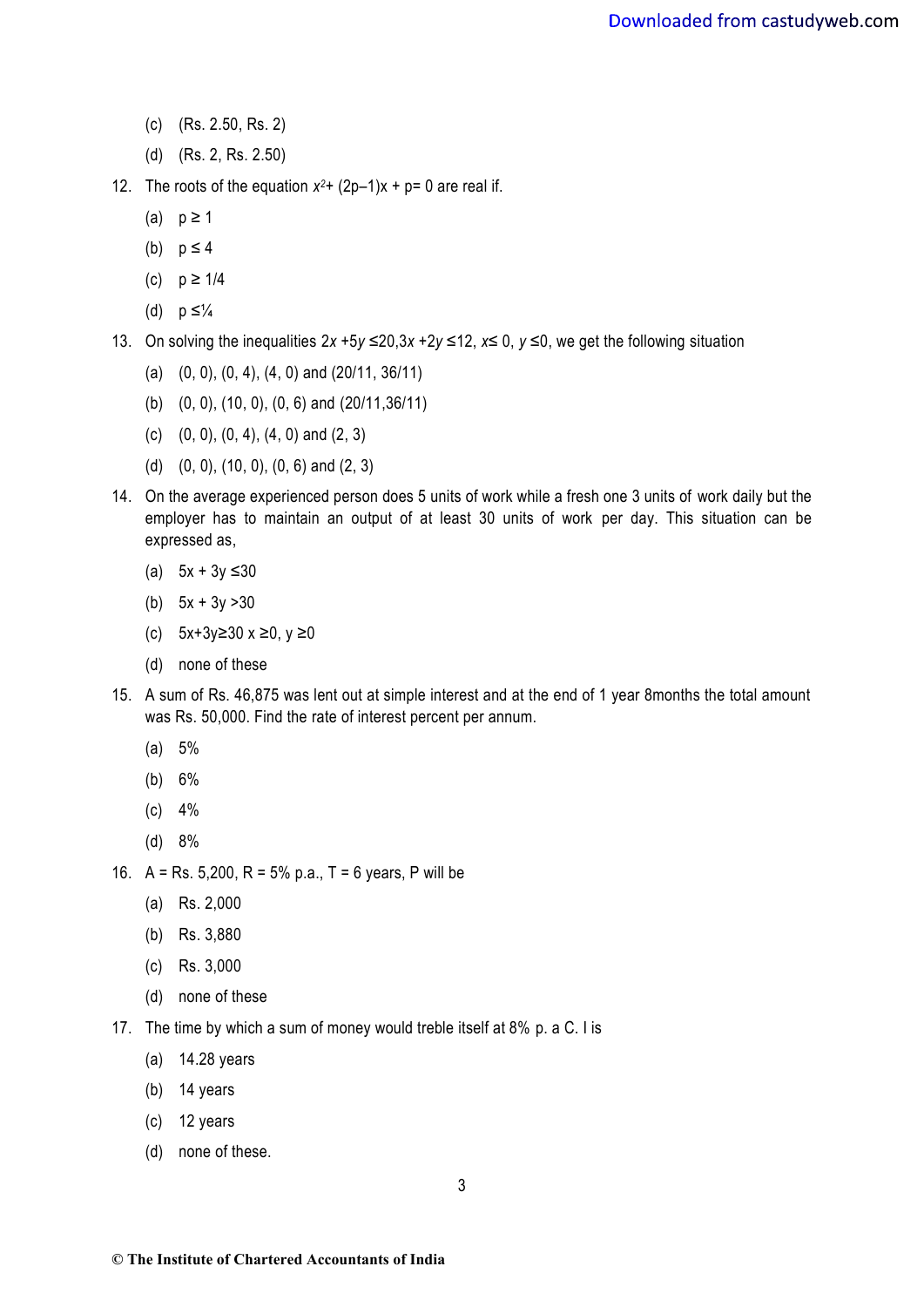- 18. The present value of an annuity of Rs. 80 for 20 years at 5% p.a is [Given  $(1.05)^{20}$ = 2.6533]
	- (a) Rs. 997 (appx.)
	- (b) Rs. 900
	- (c) Rs. 1,000
	- (d) none of these
- 19. A person bought a house paying Rs. 20,000 cash down and Rs. 4,000 at the end of each year for 25 yrs. at 5% p.a. C.I. The cash down price is [Given  $(1.05)^{25}$ = 3.386355]
	- (a) Rs. 75,000
	- (b) Rs. 76,000
	- (c) Rs. 76,375.80
	- (d) none of these.
- 20. A man purchased a house valued at Rs. 3,00,000. He paid Rs. 2,00,000 at the time of purchase and agreed to pay the balance with interest at 12% per annum compounded half yearly in 20 equal half yearly instalments. If the first instalment is paid after six months from the date of purchase then the amount of each instalment is.
	- (a) Rs. 8,718.45
	- (b) Rs. 8,769.21
	- (c) Rs. 7,893.13
	- (d) none of these
- 21. A person desires to create a fund to be invested at 10% CI per annum to provide for a prize of Rs. 300 every year. Using  $V = a/I$  find V and V will be
	- (a) Rs. 2,000
	- (b) Rs. 2,500
	- (c) Rs. 3,000
	- (d) none of these.
- 22. A person invests Rs. 500 at the end of each year with a bank which pays interest at 10% p.a C.I. annually. The amount standing to his credit one year after he has made his yearly investment for the 12<sup>th</sup> time is. [Given  $(1.1)$ <sup>12</sup> = 3.1384]
	- (a) Rs. 11,761.36
	- (b) Rs. 10,000
	- (c) Rs. 12,000
	- (d) none of these
- 23. A machine depreciates at 10% of its value at the beginning of a year. The cost and scrap value realized at the time of sale being Rs. 23,240 and Rs. 9,000 respectively. For how many years the machine was put to use?
	- (a) 7 years
	- (b) 8 years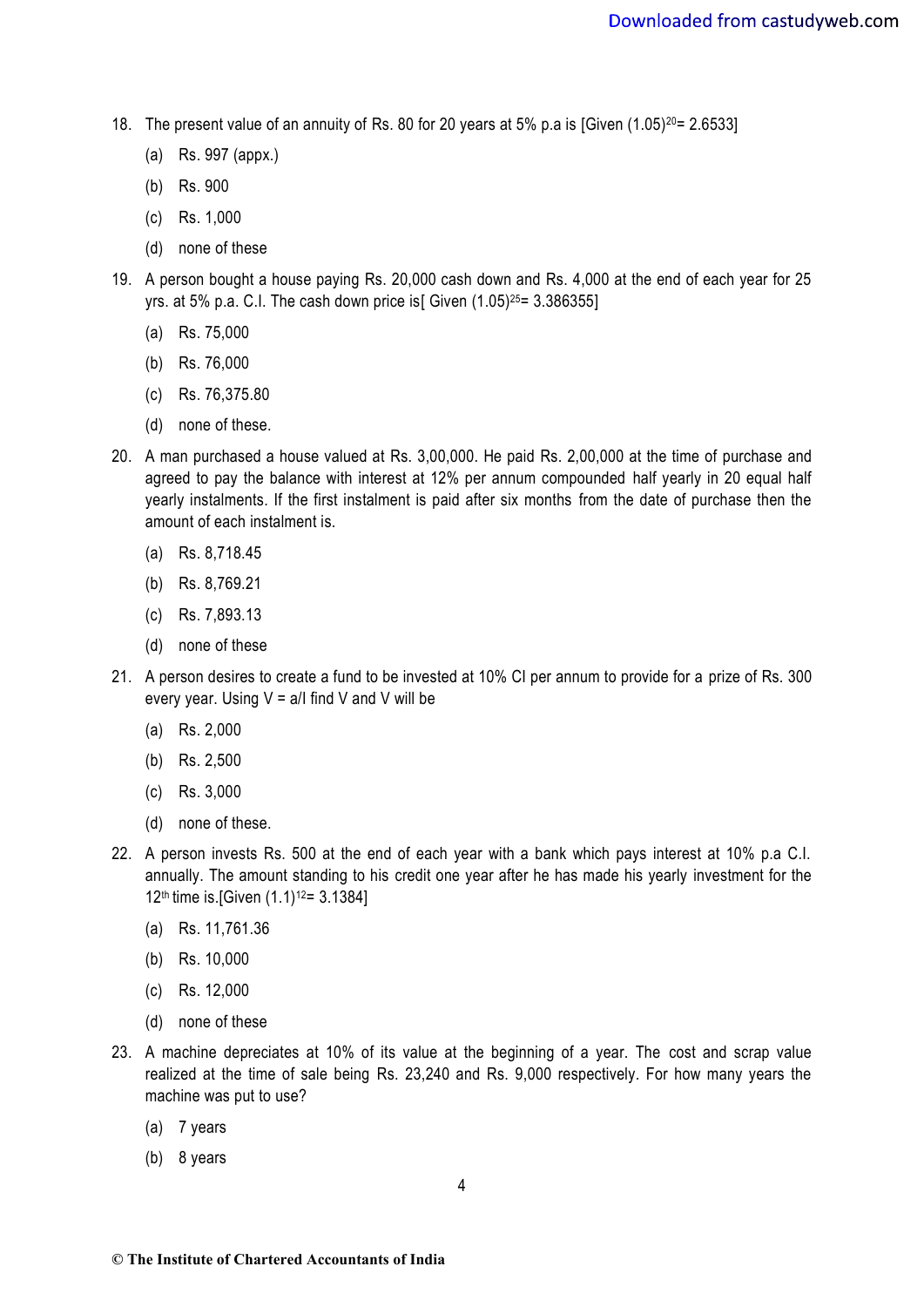- (c) 9 years
- (d) 10 years
- 24. The compound interest on half-yearly rests on Rs. 10,000 the rate for the first and second years being 6% and for the third year 9% p.a. is
	- (a) Rs.2,200
	- (b) Rs.2,287
	- (c) Rs. 2,285
	- (d) Rs.2290.84
- 25. The present value of Rs. 10,000 due in 2 years at 5% p.a. compound interest when the interest is paid on half-yearly basis is
	- (a) Rs. 9,070
	- (b) Rs. 9,069
	- (c) Rs. 9,060
	- (d) None
- 26. The effective rate of interest corresponding to a nominal rate 3% p.a payable half yearly is
	- (a) 3.2% p.a
	- (b) 3.25% p.a
	- (c) 3.0225% p.a
	- (d) none of these
- 27. The number of ways the letters of the word 'COMPUTER' can be rearranged is
	- (a) 40,320
	- (b) 40,319
	- (c) 40,318
	- (d) none of these
- 28. 5 persons are sitting in a round table in such way that Tallest Person is always on the right-side of the shortest person; the number of such arrangements is
	- (a) 6
	- (b) 8
	- (c) 24
	- (d) none of these
- 29. An examination paper with 10 questions consists of 6 questions in Algebra and 4questions in Geometry. At least one question from each section is to be attempted. In how many ways can this be done?**7**
	- (a) 945
	- (b) 100
	- (c) 1000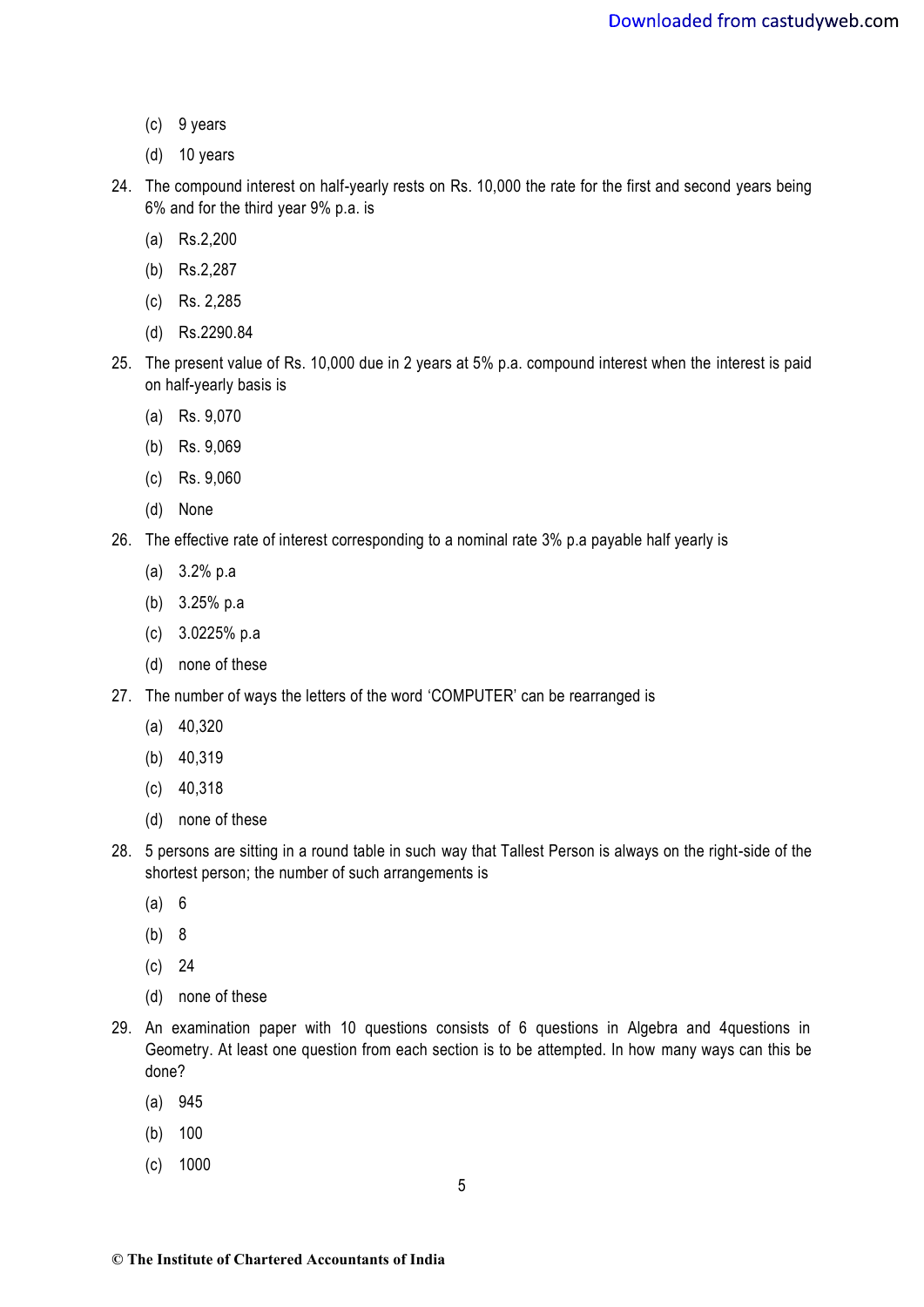- (d) none of these
- 30. If 12 school teams are participating in a quiz contest, then the number of ways the first, second and third positions may be won is
	- (a) 1,230
	- (b) 1,320
	- (c) 3,210
	- (d) none of these
- 31. Three numbers are in AP and their sum is 21. If 1, 5, 15 are added to them respectively, they form a
	- G. P. The numbers are
	- (a) 5, 7, 9
	- (b) 9, 5, 7
	- $(c)$  7, 5, 9
	- (d) none of these.
- 32. The sum of three numbers in G.P. is 70. If the two extremes by multiplied each by 4 and the mean by 5, the products are in AP. The numbers are
	- (a) 12, 18, 40
	- (b) 10, 20, 40
	- (c) 40, 20, 15
	- (d) none of these
- 33. The first and the last term of an AP are –4 and 146. The sum of the terms is 7171. The number of terms is
	- (a) 101
	- (b) 100
	- (c) 99
	- (d) none of these
- 34. (AUB)' is equal to
	- (a) (A' UB)'
	- (b)  $A' \cap B'$
	- (c) A'U B'
	- (d) none of these

35. If 
$$
f(x) = \frac{x}{1-x}
$$
 and  $g(x) = \frac{x-1}{x}$ , then  $g \circ f(x)$  is

- (a) x–1
- (b) x
- $(c)$   $1/x$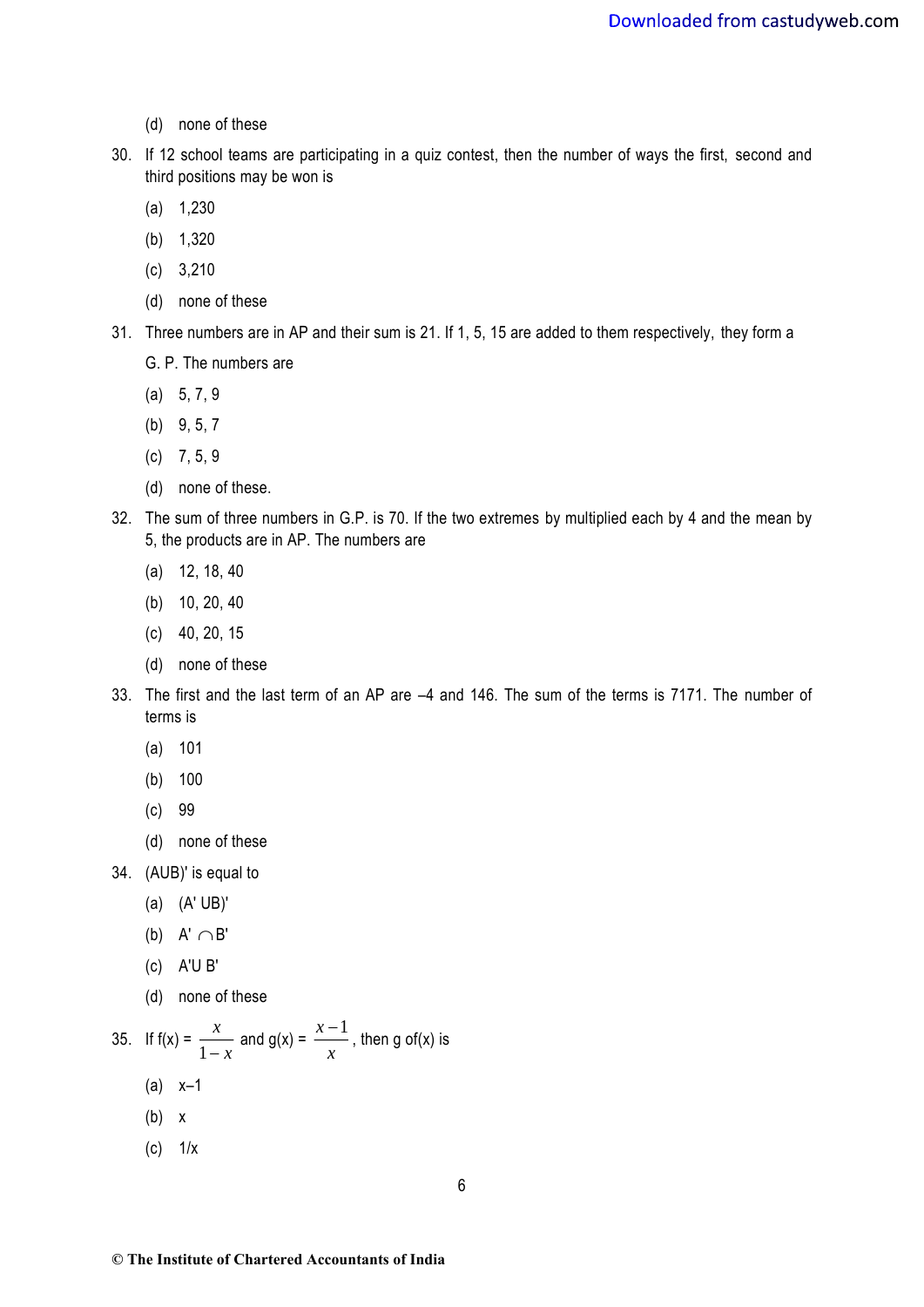- (d) none of these
- 36. A town has a total population of 50,000. Out of it 28,000 read the newspaper X and 23,000 read Y while 4,000 read both the papers. The number of persons not reading X and Y both is
	- (a) 2,000
	- (b) 3,000
	- (c) 2,500
	- (d) none of these

37. 
$$
\int e^{ax} \, dx
$$

(a)  $e^x + c$ 

(b) 
$$
\frac{e^{ax}}{a} + c
$$

- (c)  $log x + c$
- $(d)$  e<sup>ax</sup>+ c
- 38. The gradient of the curve  $y = 2x^3-5x^2-3x$  at  $x = 0$  is
	- (a) 3
	- $(b) -3$
	- $(c)$  1/3
	- (d) none of these
- 39. Evaluate  $\int_0^4$ 1 ( 2x + 5 ) dx and the value is
	- (a) 3
	- (b) 10
	- (c) 30
	- (d) None of these.
- 40. If  $f(x) = x^2 6x + 8$  then  $f'(5) f'(8)$  is equal to
	- (a) f'(2)
	- (b) 3. f'(2)
	- (c) 2. f'(2)
	- (d) none of these.
- 41. Find the wrong term of the series 121, 143, 165, 186, 209
	- (a) 143
	- (b) 165
	- (c) 186
	- (d) 209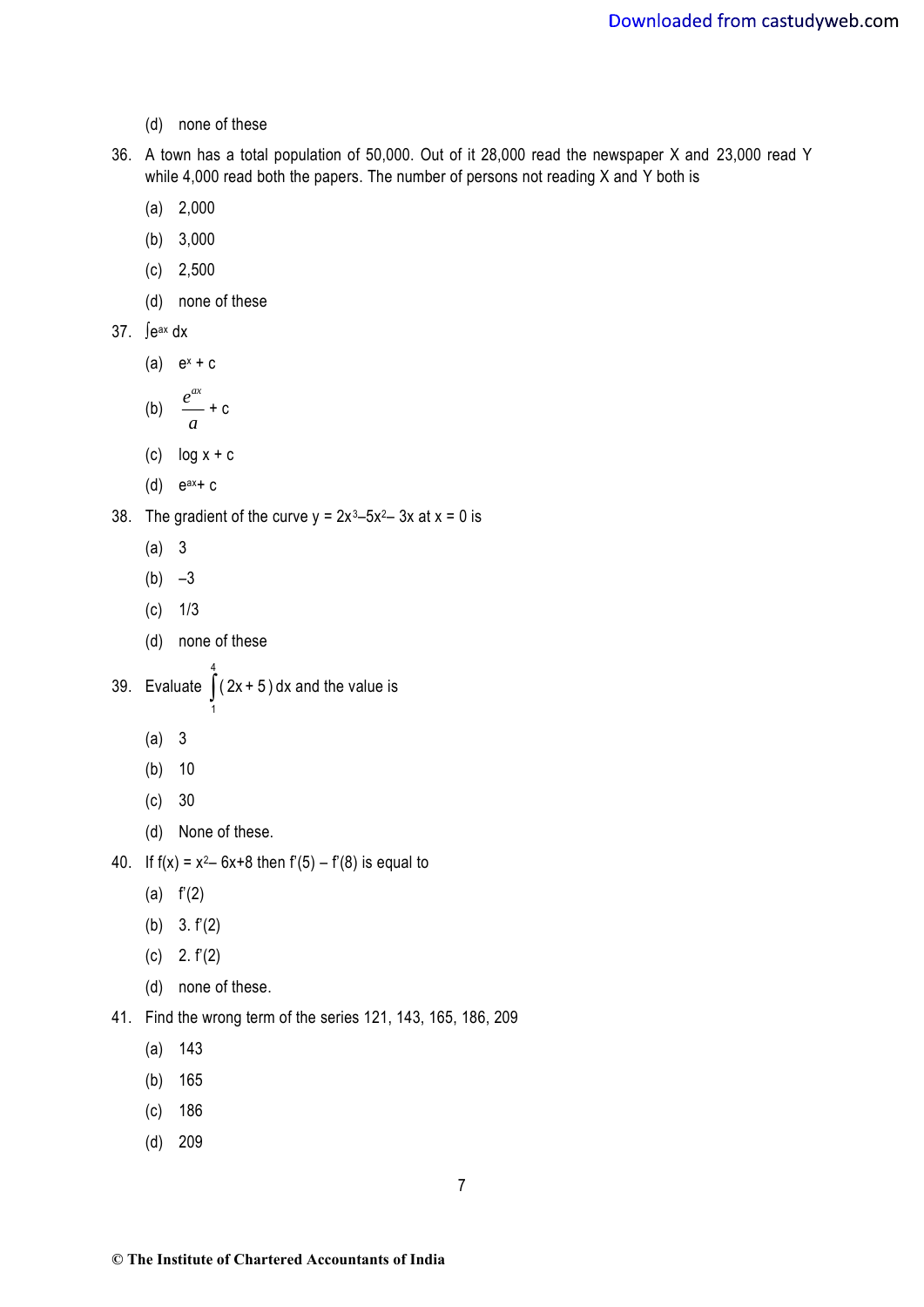- 42. Find missing term 7, 26, 63, 124, 215, 342?
	- (a) 391
	- (b) 421
	- (c) 481
	- (d) 511
- 43. Find odd man out of the series 145, 197, 257, 325,399
	- (a) 145
	- (b) 399
	- (c) 257
	- (d) 325
- 44. Find missing term of the alphabet series ABD, DGK, HMS, MTB, SBL?
	- (a) XKW
	- (b) ZAB
	- (c) ZKU
	- (d) ZKW
- 45. In a certain language, FLOWER is coded UOLDVI, then how is TERMINAL coded in that language?
	- (a) FLKPMROZ
	- (b) GVINRMZO
	- (c) RVNIGLKA
	- (d) MNIVGYEO
- 46. Pointing to a lady, a man said, "The son of her only brother is the brother of my wife ". How is lady is related to man?
	- (a) Mother's sister
	- (b) Grandmother
	- (c) Sister of father-in-law
	- (d) Maternal Aunt
- 47. A family has a man, his wife, their four sons and their wives. The family of every son also 3 sons and one daughter. Find out the total number of male members in the whole family?
	- (a) 4
	- (b) 8
	- (c) 12
	- (d) 17
- 48. Given that
	- 1. A is mother of B.
	- 2. C is son of A.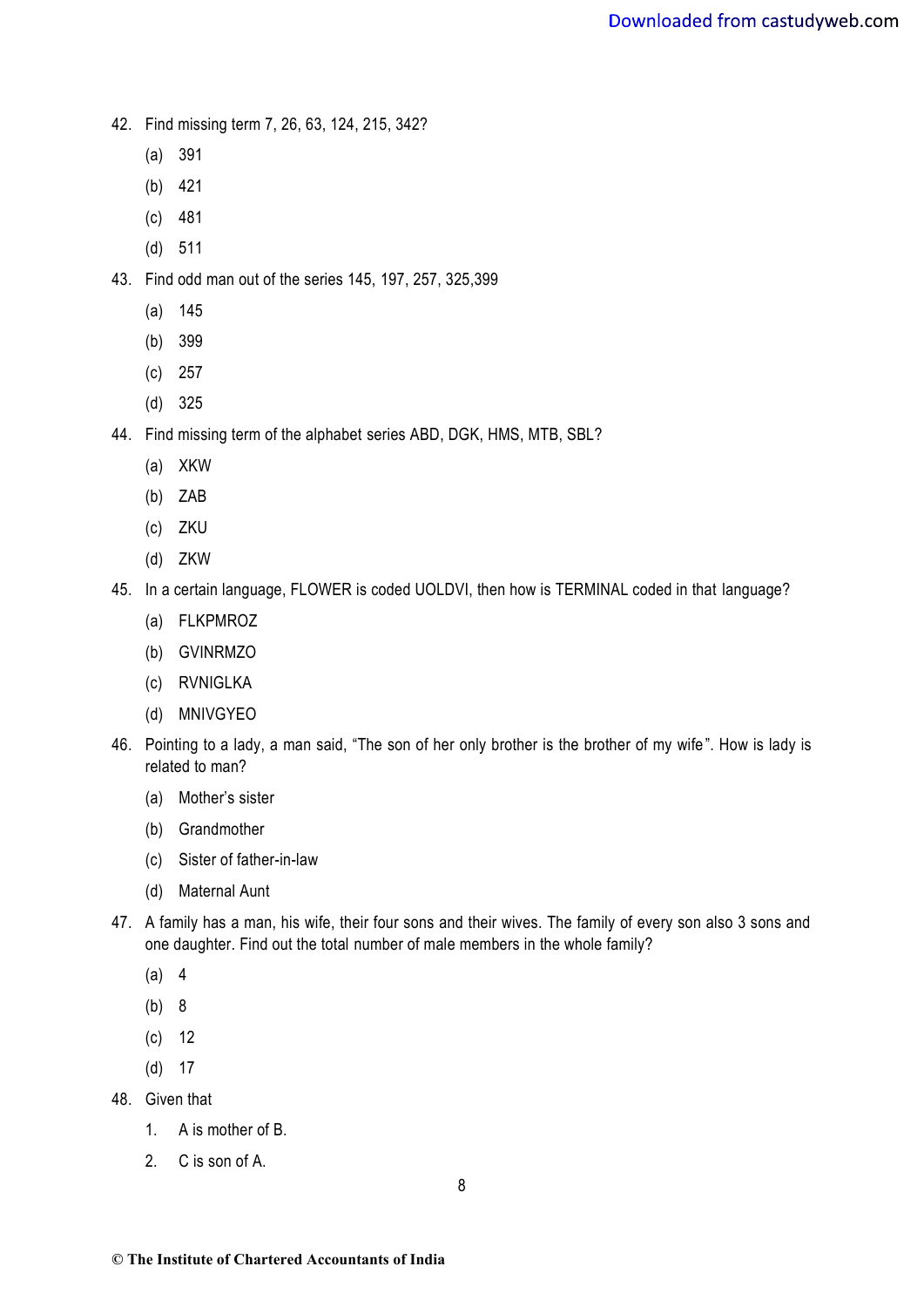- 3. D is brother of E.
- 4. E is daughter of B.

The grandmother of D is

- (a) A
- (b) B
- $(c)$  C
- (d) E

49. Read the following information and answer the question

'A+B' means 'A is the daughter of B'.

'A ×B' means 'A is the son of B'.

'A – B' means 'A is the wife of B'.

- If  $P \times Q$ -S, which of the following is true
- (a) S is wife of B
- (b) S is father of P
- (c) P is daughter of Q
- (d) Q is father of P
- 50. Statements: I. Some dogs are cats. II. All cats are pigs.

Conclusions: I. Some cats are dogs. II. some dogs are pigs.

Given answer:

- (a) If only conclusion I follows
- (b) If only conclusion II follows
- (c) If either conclusion I or II follows
- (d) If both I and II follow
- 51. Statements: I. Some cats are dogs. II. Some dogs are stones.

Conclusions:

- I. No cat is stone.
- II. All dogs are stones.
- III. Some stones are cats.
- IV. No dog is cat.

Given answer:

- (a) only conclusion I and III follow
- (b) only conclusion II and III follow.
- (c) only I , III and IV follow
- (d) none follows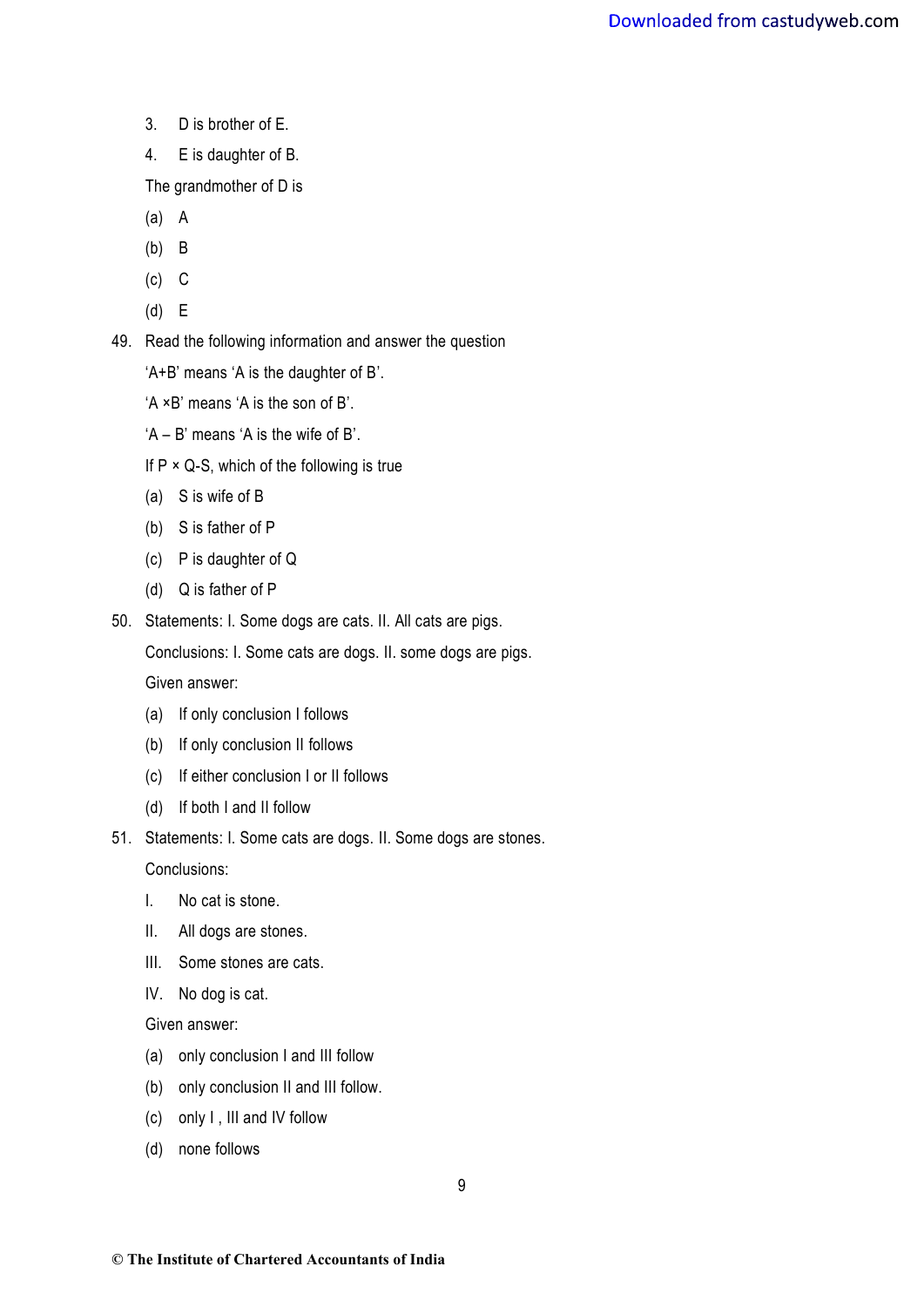- 52. Statements: I. All men are women. II. All women are crazy. Conclusions:
	- I. All men are crazy.
	- II. All the crazy are men.
	- III. Some of the crazy are men.
	- IV. Some of the crazy are women.
	- (a) None of the conclusions follows
	- (b) All the conclusions follow
	- (c) Only I, III, and IV follow
	- (d) Only II and III follow
- 52. Statements: I: All aeroplanes are trains.

II: Some trains are chairs.

Conclusions: I: Some aeroplanes are chairs.

- II: Some chairs are aeroplanes.
- III: Some chairs are trains.

IV: Some trains are aeroplanes.

- (a) None follows
- (b) Only I and II follow
- (c) Only II and III follow
- (d) only III and Iv follows

53-55. Read the following information carefully and then answer the questions 53,54 and 55

Six friends A, B, C, D, E and F are sitting on a bench, facing towards North.

- I. A is sitting next to B.
- II. C is sitting left to D.
- III. D is not sitting with E.
- IV. E is on the left end of the bench.
- V. C is third position from right.
- VI. A is on the right side of B and to the right side of E.
- VII. A and C are sitting together.
- VIII. F is sitting Right of D.
- 53. At what position A is sitting?
	- (a) Between B and C
	- (b) Between D and C
	- (c) Between E and D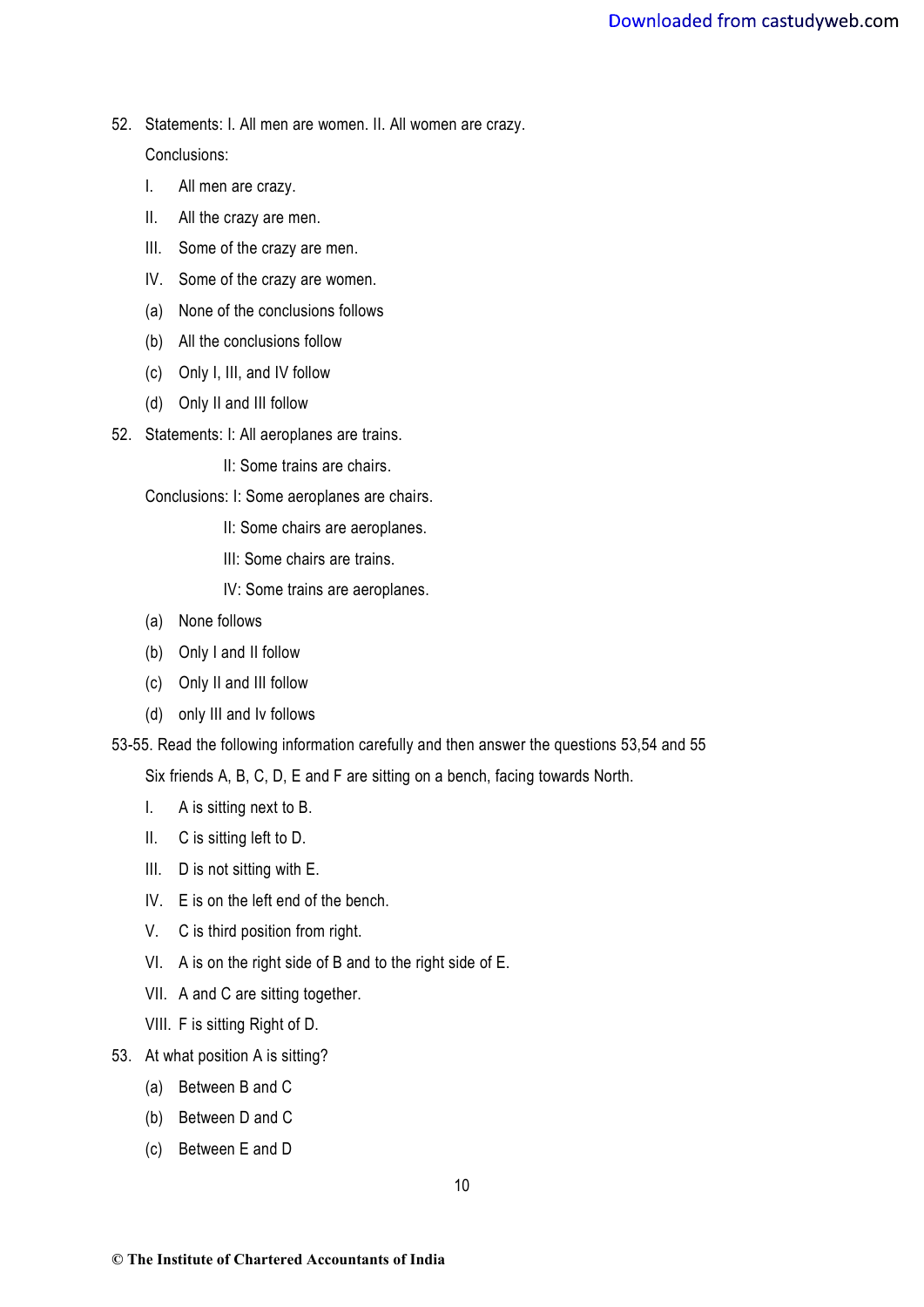- (d) Between C and E
- 54 What is position of B?
	- (a) Second from right
	- (b) Centre
	- (c) Extreme left
	- (d) Second from left
- 55. What is position of D?
	- (a) Extreme from left
	- (b) Extreme right
	- (c) Third from left
	- (d) Second from right.
- 56. Six Children A, B, C, D, E and F are sitting in a row facing towards North. C is sitting between A and E, D is not at the end. B is sitting immediate right of E, F is not at the right of end, but D is sitting 3rd left of E. Which of the following is right of D.
	- (a) A
	- (b) F
	- (c) E
	- (d) C
- 57. A man is facing towards East and turns through 45° clockwise again 180° clock wise and then turns through 270° anti-clock wise. In which direction is he facing now?
	- (a) West
	- (b) North- East
	- (c) South
	- (d) South-West
- 58. Facing towards North, Ravi walks 35 m. He then turns left and walks 55 m. He again turns left and walks 35 m. How far is from original position and towards which direction.
	- (a) 30 m, North
	- (b) 20 m, East
	- (c) 55 m, West
	- (d) 20 m, South
- 59. Ram start moving from a point, facing in East direction. After walking 15 m, he turned to his left and walked 25m, before turning to his right. Then, he walked a distance of 35 m, then turned to his right and stop after walking further a distance of 25 m. Find how far Ram is from his starting point.
	- (a) 20 m
	- (b) 50 m
	- (c) 15 m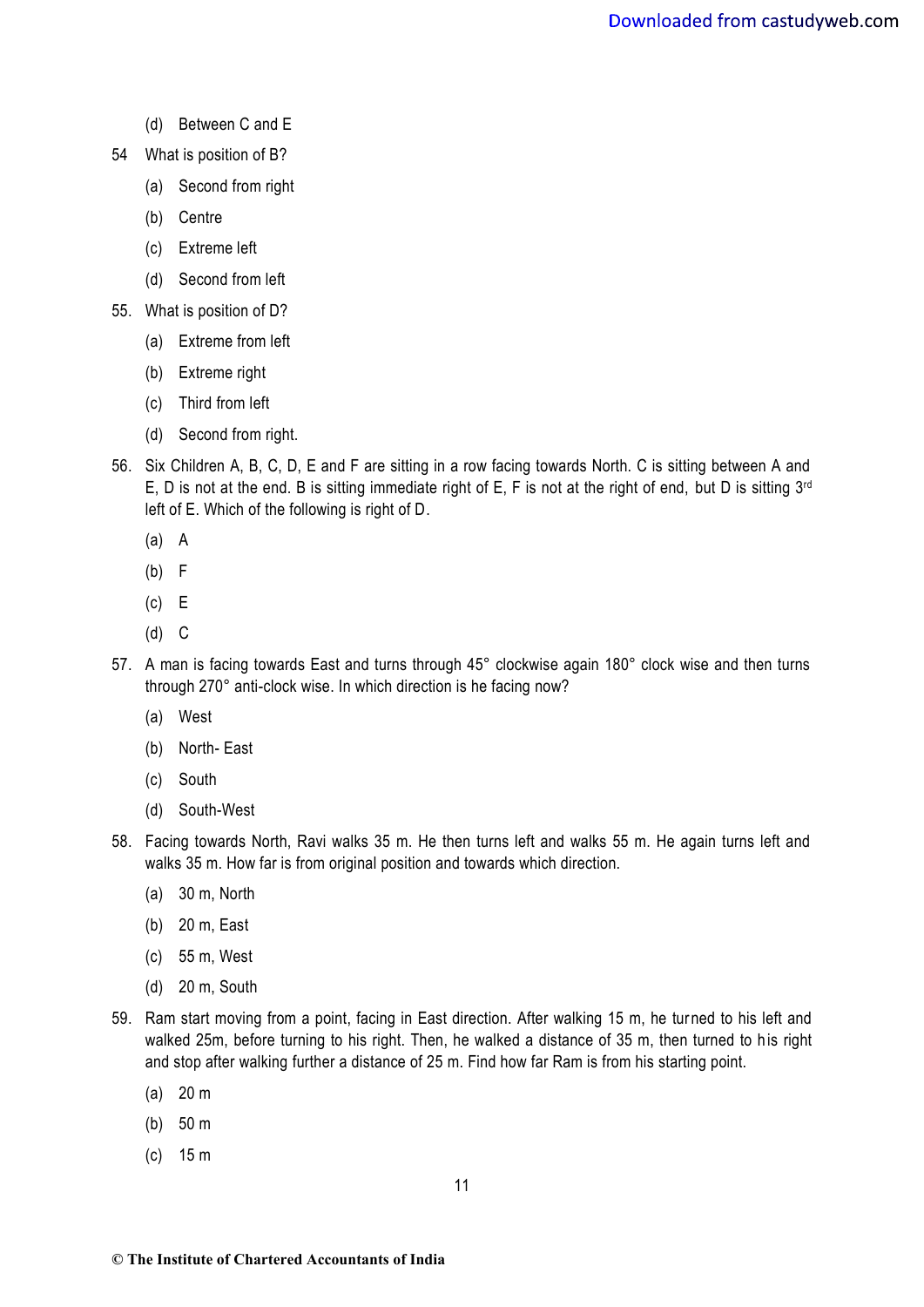- (d) 25 m
- 60. Five Friends are sitting on a bench. A is to the left of B but on the right of C, D is to the right ofB but one the left of E. Who are at the extremes?
	- (a) A, B
	- (b) A, D
	- (c) C, E
	- (d) B, D

# **Section B: Statistics (40 Marks)**

61. Find the number of observations between 250 and 300 from the following data:

| 61. | Find the number of observations between 250 and 300 from the following data: |                                                                         |               |          |               |    |               |               |     |  |
|-----|------------------------------------------------------------------------------|-------------------------------------------------------------------------|---------------|----------|---------------|----|---------------|---------------|-----|--|
|     | Value:                                                                       |                                                                         | More than 200 |          | More than 250 |    | More than 300 | More than 350 |     |  |
|     | No. of observations:                                                         |                                                                         | 56            | 38       |               | 15 |               | $\mathbf 0$   |     |  |
|     | 56<br>(a)                                                                    |                                                                         |               |          |               |    |               |               |     |  |
|     | 23<br>(b)                                                                    |                                                                         |               |          |               |    |               |               |     |  |
|     | 15<br>(c)                                                                    |                                                                         |               |          |               |    |               |               |     |  |
|     | (d)<br>8                                                                     |                                                                         |               |          |               |    |               |               |     |  |
| 62. |                                                                              | The difference between Upper limit and lower limit of a class is called |               |          |               |    |               |               |     |  |
|     | (a)                                                                          | Class Interval                                                          |               |          |               |    |               |               |     |  |
|     | (b)                                                                          | Class boundaries                                                        |               |          |               |    |               |               |     |  |
|     | (c)                                                                          | Mid-Value                                                               |               |          |               |    |               |               |     |  |
|     | (d)                                                                          | Frequency                                                               |               |          |               |    |               |               |     |  |
| 63. | The following data relate to the marks of a group of students:               |                                                                         |               |          |               |    |               |               |     |  |
|     | Marks:                                                                       |                                                                         | Below 10      | Below 20 | Below 30      |    | Below 40      | Below 50      |     |  |
|     | No. of students:                                                             |                                                                         | 15            | 38       | 65            |    | 84            |               | 100 |  |
|     | How many students got marks more than 30?                                    |                                                                         |               |          |               |    |               |               |     |  |
|     | 65<br>(a)                                                                    |                                                                         |               |          |               |    |               |               |     |  |
|     | 50<br>(b)                                                                    |                                                                         |               |          |               |    |               |               |     |  |
|     | 35<br>(c)                                                                    |                                                                         |               |          |               |    |               |               |     |  |
|     | 43<br>(d)                                                                    |                                                                         |               |          |               |    |               |               |     |  |
| 64. | Median of a distribution can be obtained from                                |                                                                         |               |          |               |    |               |               |     |  |
|     | (a)                                                                          | Frequency polygon                                                       |               |          |               |    |               |               |     |  |
|     | (b)                                                                          | Histogram                                                               |               |          |               |    |               |               |     |  |
|     | (c)                                                                          | Less than type ogives                                                   |               |          |               |    |               |               |     |  |

(d) None of these.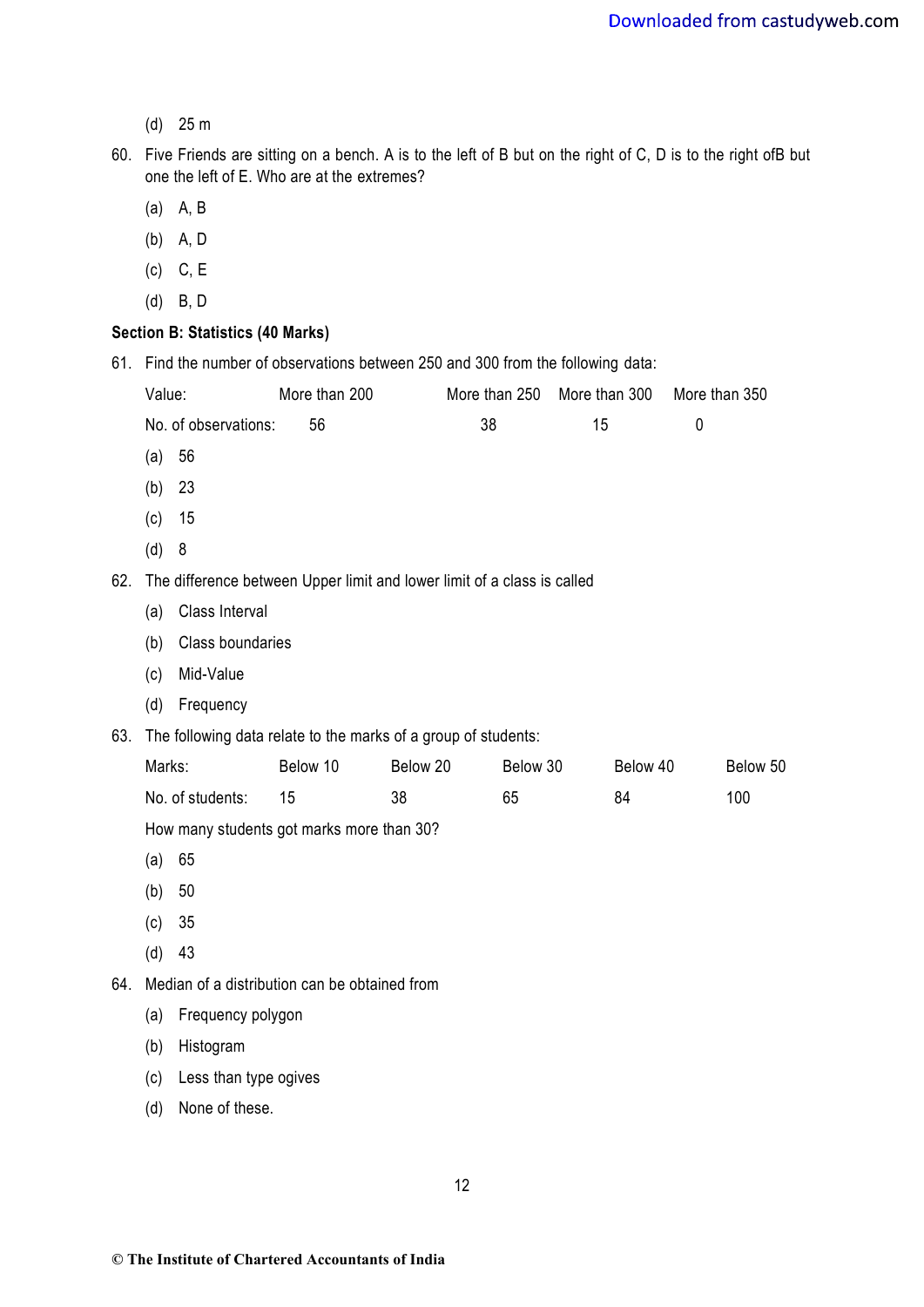65. For open-end classification, which of the following is the best measure of central tendency?

- (a) AM
- (b) GM
- (c) Median
- (d) Mode

66. In case of an even number of observations which of the following is median?

- (a) Any of the two middle-most value
- (b) The simple average of these two middle values
- (c) The weighted average of these two middle values
- (d) Any of these
- 67. For a moderately skewed distribution, which of the following relationship holds?
	- (a) Mean Mode = 3 (Mean Median)
	- (b) Median Mode = 3 (Mean Median)
	- (c) Mean Median = 3 (Mean Mode)
	- (d) Mean Median = 3 (Median Mode)
- 68. Two variables x and y are given by  $y = 2x 3$ . If the median of x is 20, what is the median of y?
	- (a) 20
	- $(b)$  40
	- (c) 37
	- (d) 35
- 69. If the relationship between two variables u and v are given by  $2u + v + 7 = 0$  and if the AM of u is 10, then the AM of v is
	- (a) 17
	- $(b) -17$
	- $(c) -27$
	- (d) 27
- 70. The appropriate measure of dispersion for open-end classification is
	- (a) Standard deviation
	- (b) Mean deviation
	- (c) Quartile deviation
	- (d) All these measures
- 71. If  $R_x$  and  $R_y$  denote ranges of x and y respectively where x and y are related by  $3x+2y+10=0$ , what would be the relation between x and y?
	- (a)  $Rx = Ry$
	- (b) 2 Rx= 3 Ry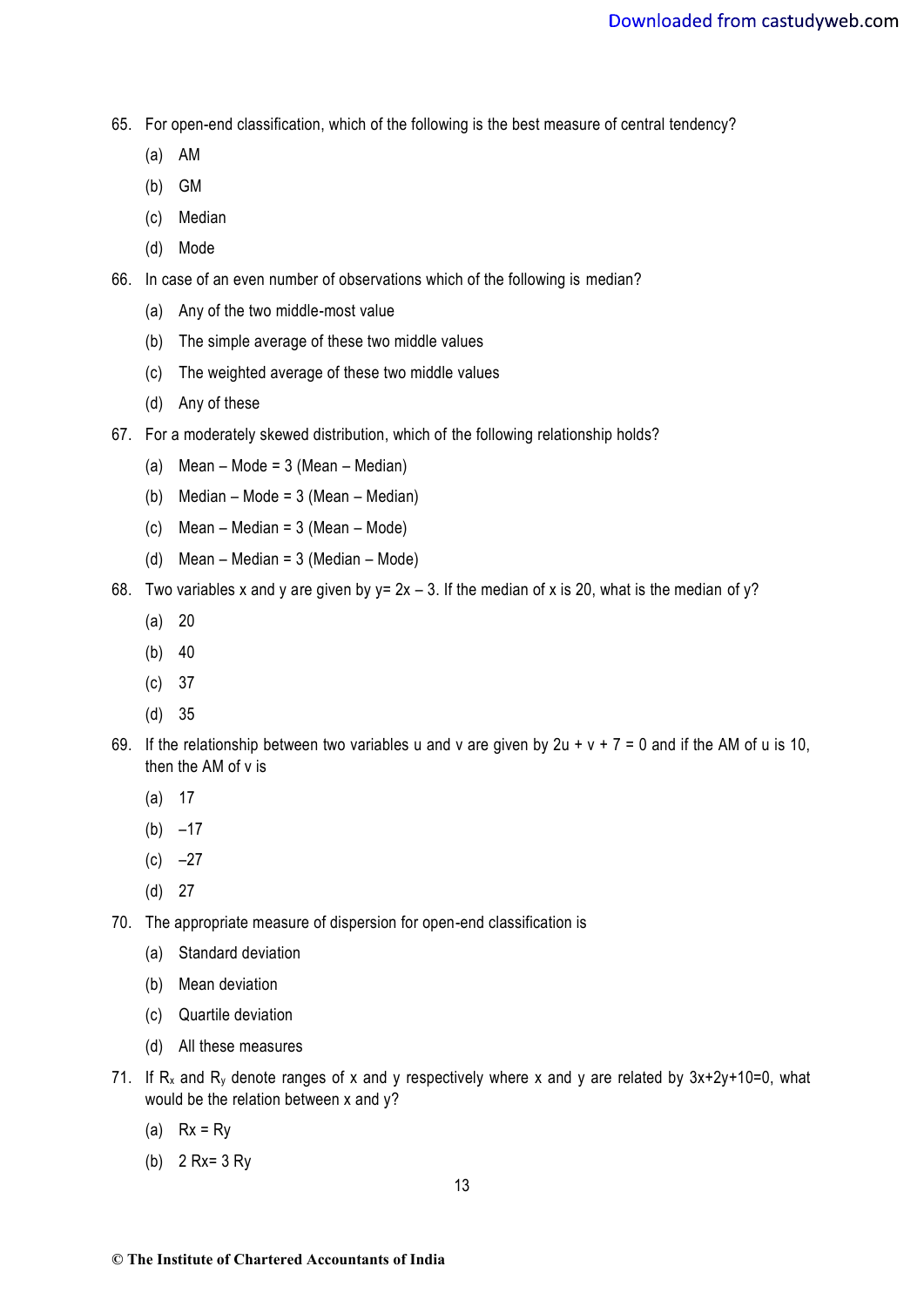- (c) 3 Rx= 2 Ry
- (d) Rx= 2 Ry
- 72. If x and y are related by  $2x+3y+4 = 0$  and SD of x is 9, then SD of y is
	- (a) 22
	- (b) 6
	- (c) 5
	- (d) 24
- 73. The quartiles of a variable are 45, 52 and 75 respectively. Its quartile deviation is
	- (a) 15
	- (b) 20
	- (c) 25
	- (d) 8.30

74. If x and y are related as  $3x+4y = 20$  and the quartile deviation of x is 16, then the quartile deviation of y is

- (a) 16
- (b) 14
- (c) 10
- (d) 12
- 75. If x and y are related by  $y = 2x + 5$  and the SD and AM of x are known to be 5 and 10 respectively, then the coefficient of variation of y is
	- (a) 25
	- (b) 30
	- $(c) 40$
	- (d) 20
- 76. What is spurious correlation?
	- (a) It is a bad relation between two variables.
	- (b) It is very low correlation between two variables.
	- (c) It is the correlation between two variables having no causal relation.
	- (d) It is a negative correlation.
- 77. When  $r = 1$ , all the points in a scatter diagram would lie
	- (a) On a straight line directed from lower left to upper right
	- (b) On a straight line directed from upper left to lower right
	- (c) On a straight line
	- (d) Both (a) and (b).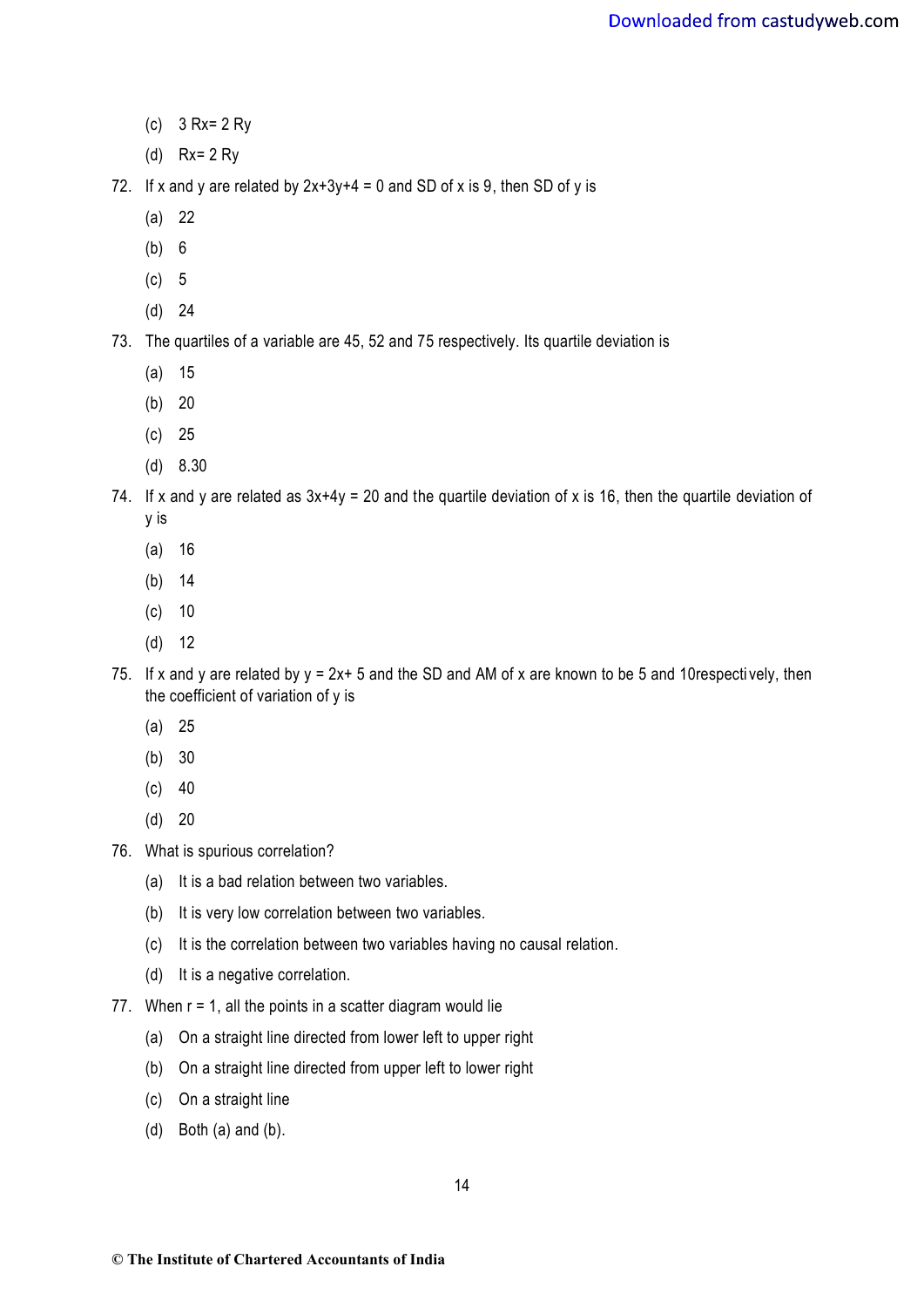- 78. If the coefficient of correlation between two variables is 0.8 then the percentage of variation unaccounted for is
	- (a) 70%
	- (b) 30%
	- (c) 51%
	- (d) 36%
- 79. If for two variable x and y, the covariance, variance of x and variance of y are 40, 16 and 256 respectively, what is the value of the correlation coefficient?
	- (a) 0.01
	- (b) 0.625
	- (c) 0.4
	- (d) 0.5
- 80. If the relation between x and u is  $3x + 4u + 7 = 0$  and the correlation coefficient between x and y is 0.6, then what is the correlation coefficient between u and y?
	- $(a) -0.6$
	- (b) 0.8
	- (c) 0.6
	- $(d) -0.8$

81. Three events A, B and C are mutually exclusive, exhaustive and equally likely.

What is the probably of the complementary event of A?

- $(a)$   $1/3$
- (b) 2/3
- (c) 3/7
- (d) 1
- 82. What is the chance of picking a spade or an ace not of spade from a pack of 52cards?
	- (a) 4/13
	- (b) 2/13
	- (c) 3/26
	- (d) 3/18
- 83. Find the probability that a four-digit number comprising the digits 2, 5, 6 and 7 would be divisible by 4.
	- (a) 1/4
	- (b) 1/3
	- (c) 1/2
	- (d) 1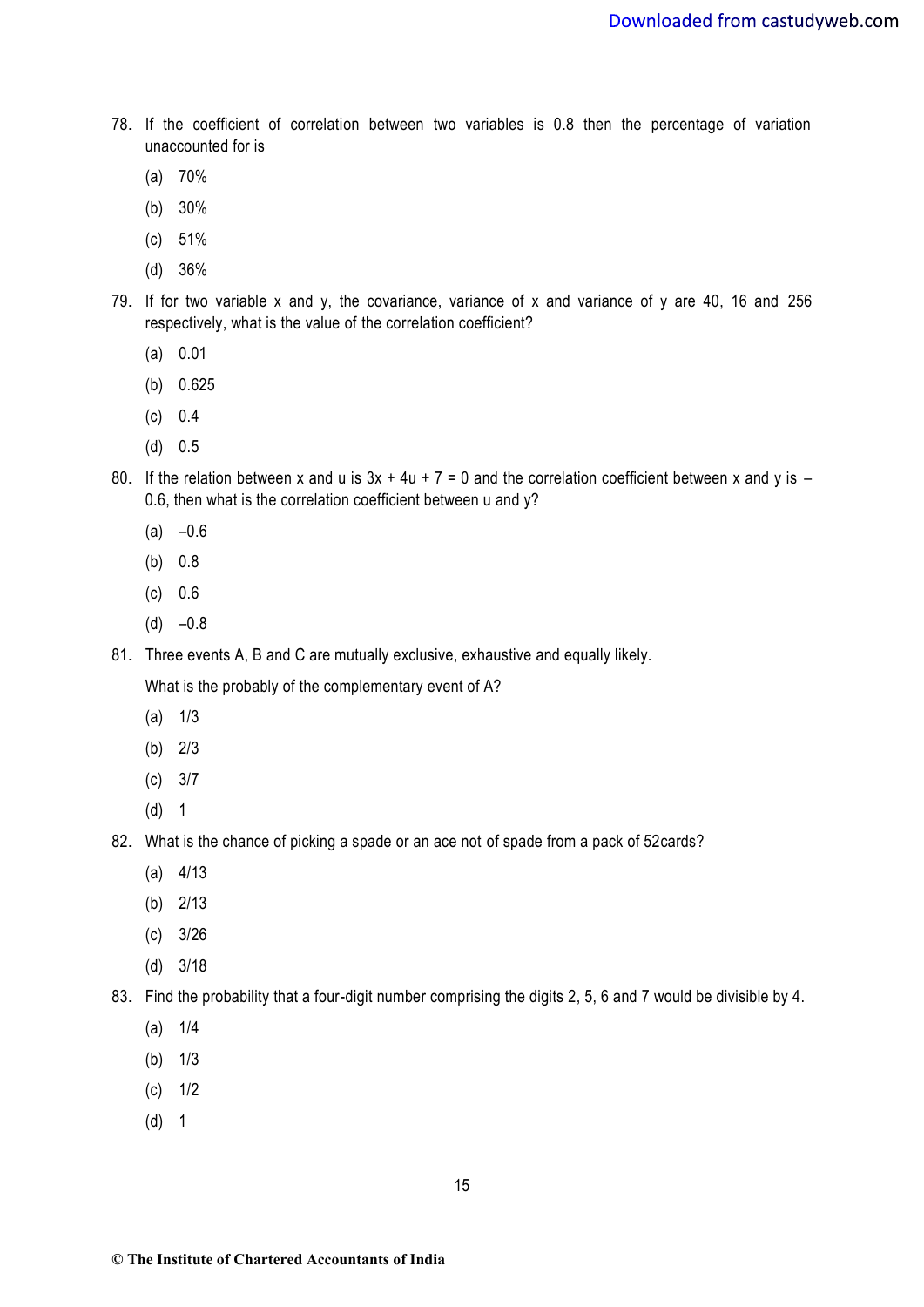- 84. The probability that an Accountant's job applicant has a B. Com. Degree is0.85, that he is a CA is 0.30 and that he is both B. Com. and CA is 0.25 out of 500 applicants, how many would be B. Com. or CA?
	- (a) 0.25
	- (b) 0.30
	- (c) 0.10
	- (d) 0.90
- 85. Rupesh is known to hit a target in 5 out of 9 shots whereas David is known to hit the same target in 6 out of 11 shots. What is the probability that the target would be hit once they both try?
	- (a) 79/99
	- (b) 10/13
	- (c) 14/26
	- (d) 13/18
- 86. In connection with a random experiment, it is found that

 $P(A) = 2/3$ ,  $P(B) = 3/5$  and  $P(A \cup B) = 5/6$ , find  $P(A \cup B)$ 

- (a) 7/18
- (b) 1/13
- (c) 5/18
- (d) 13/18
- 87. In a business venture, a man can make a profit of Rs. 50,000 or incur a loss of Rs. 20,000. The probabilities of making profit or incurring loss, from the past experience, areknown to be 0.75 and 0.25 respectively. What is his expected profit?
	- (a) Rs. 33,500
	- (b) Rs. 34,500
	- (c) Rs. 35,500
	- (d) Rs. 32,500
- 88. Find the probability of a success for the binomial distribution satisfying thefollowing relation
	- $4 P (x = 4) = P (x = 2)$  and having the parameter n as six.
	- $(a)$   $1/3$
	- (b) 1/2
	- (c) 1/5
	- (d) 1/8
- 89. An experiment succeeds thrice as after it fails. If the experiment is repeated 5times, what is the probability of having no success at all?
	- (a) 1/1023
	- (b) 1/1024
	- (c) 1/1005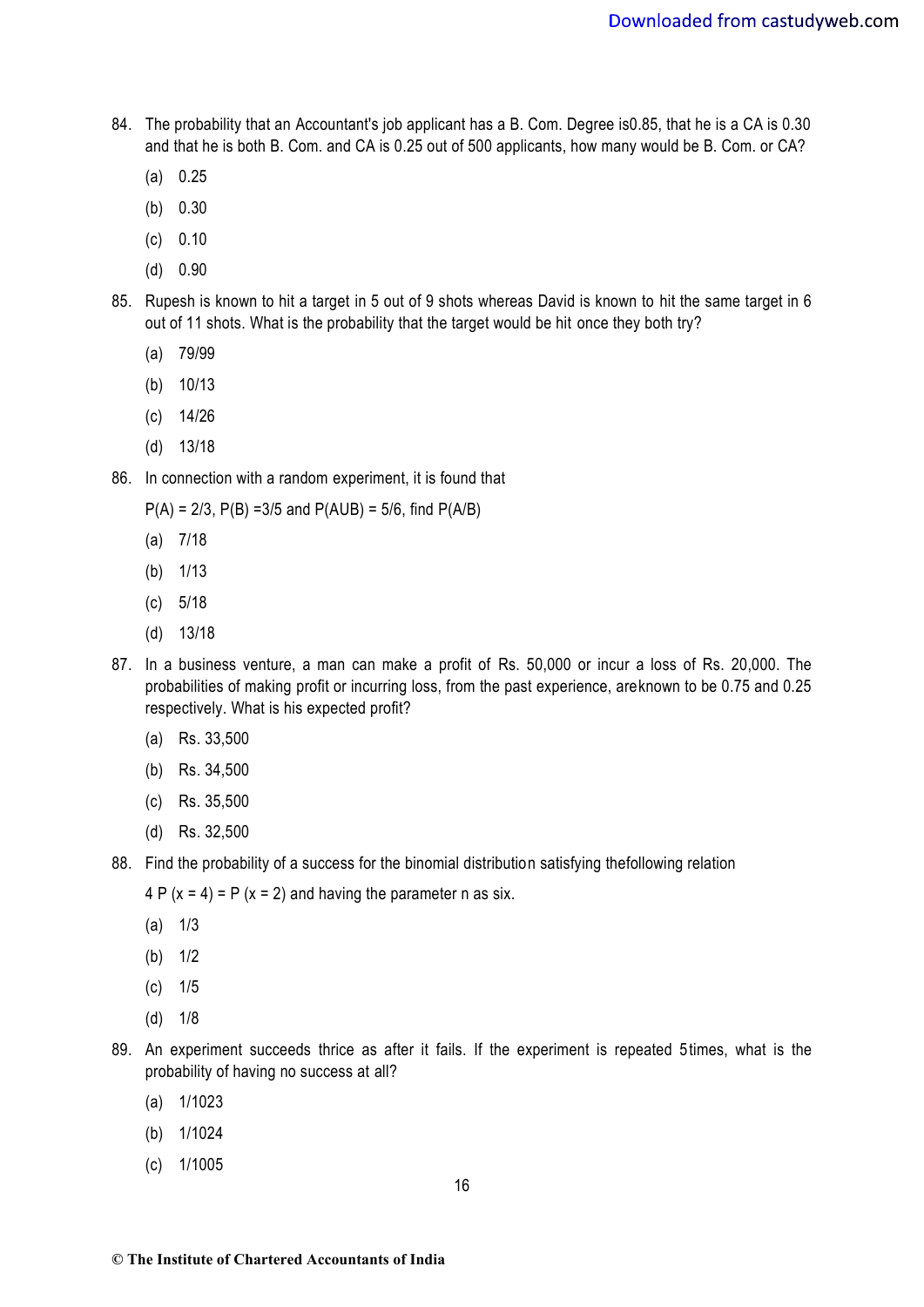- (d) 1/1008
- 90. If the two quartiles of a normal distribution are 47.30 and 52.70 respectively, what is the mode of the distribution? Also find the mean deviation about median of thisdistribution.
	- (a) 3.80
	- (b) 3.40
	- (c) 3.20
	- (d) 4.20
- 91. X follows normal distribution with mean as 50 and variance as 100. What is

 $P(x≥ 60)$ ? [Givenφ(1) = 0.8413 ]

- (a) 0.20
- (b) 0.40
- (c) 0.16
- (d) 0.30
- 92. Number of misprints per page of a thick book follows
	- (a) Normal distribution
	- (b) Poisson distribution
	- (c) Binomial distribution
	- (d) Standard normal distribution
- 93. If for a Poisson variable X,  $f(2) = 3 f(4)$ , what is the variance of X?
	- (a) 2
	- (b) 4
	- (c)  $\sqrt{2}$
	- (d) 3
- 94. If the points of inflexion of a normal curve are 40 and 60 respectively, then its mean deviation is
	- $(a) 40$
	- (b) 45
	- (c) 50
	- (d) 60
- 95. Fisher's index number satisfies the \_\_\_\_\_\_\_ tests
	- (a) Time Reversal Test
	- (b) Factor Reversal Test
	- (c) both
	- (d) none